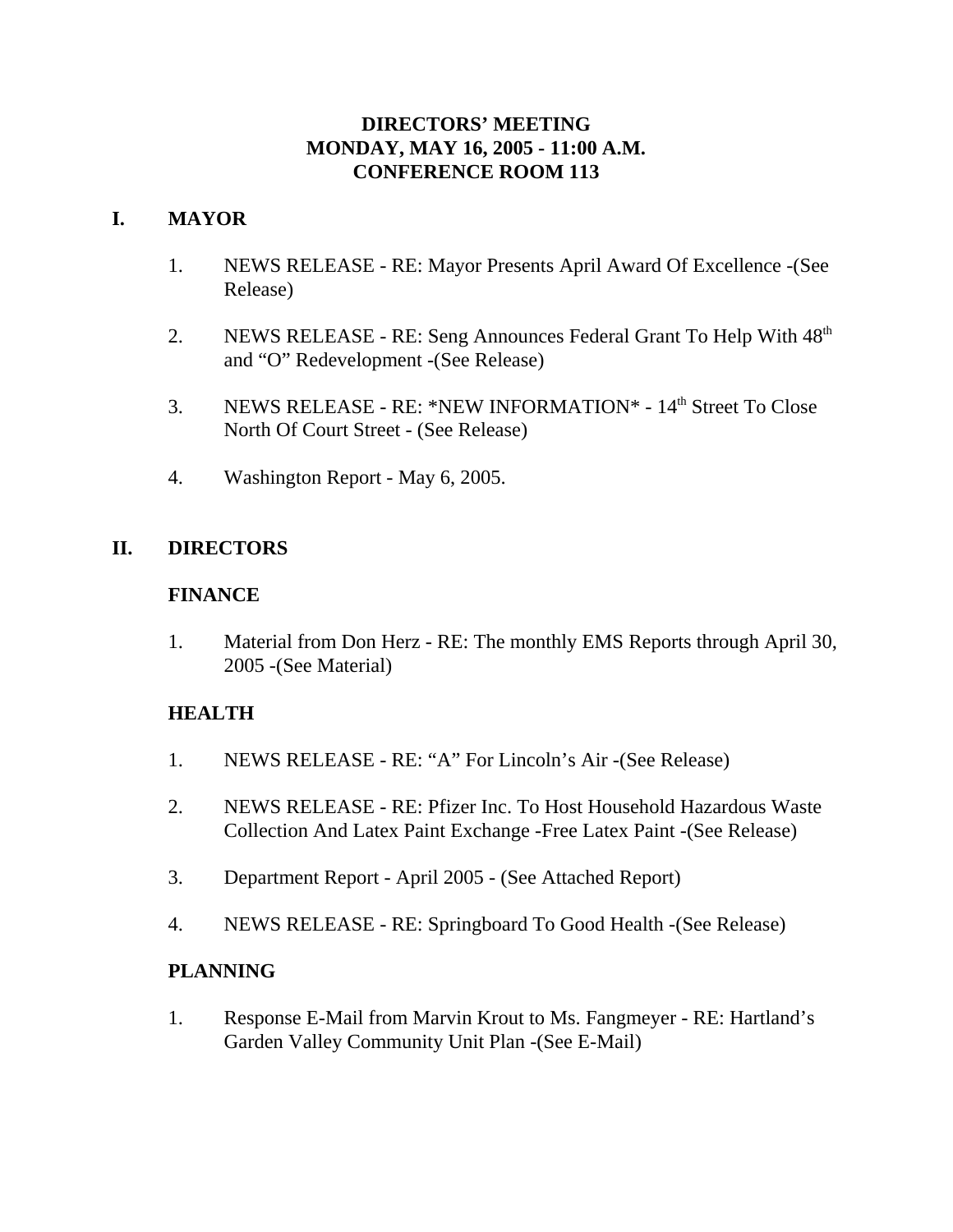2. Memo from David Cary - RE: Item #3, Comprehensive Plan Amendment #05005-Proposed Downgrade of Fletcher Road from 4+1 Minor Arterial to 2+1 Collector Street -(See Memo)

## **PLANNING COMMISSION FINAL ACTION .....**

1. Special Permit No. 05015, Hartland's Garden Valley Community Unit Plan (West of N.  $14<sup>th</sup>$  Street, north of Fletcher Avenue) Resolution No. PC-00922.

# **STARTRAN**

1. Response E-Mail from Larry Worth to Kendall Nelson - RE: Handi-Van and StarTran - (See E-Mail)

## **URBAN DEVELOPMENT**

1. Interoffice Memo from Clinton W. Thomas, Real Estate Division - RE: Street & Alley Vacation #05002-North  $11<sup>th</sup>$  Street, from south line of Pennsylvania Ave. to north line of Fletcher Ave. -(See Memo)

# **III. CITY CLERK**

## **IV. COUNCIL**

## **A. COUNCIL REQUESTS/CORRESPONDENCE**

## **ANNETTE McROY**

1. Request to Lynn Johnson, Parks & Recreation Director - RE: Skateboard Park in NW Lincoln - (RFI#165 - 5/05/05)

## **PATTE NEWMAN**

1. E-Mail from Kendall Nelson to Patte Newman - RE: Handi-Van and StarTran -(Council received copies of this E-Mail on 5/09/05)(See E-Mail)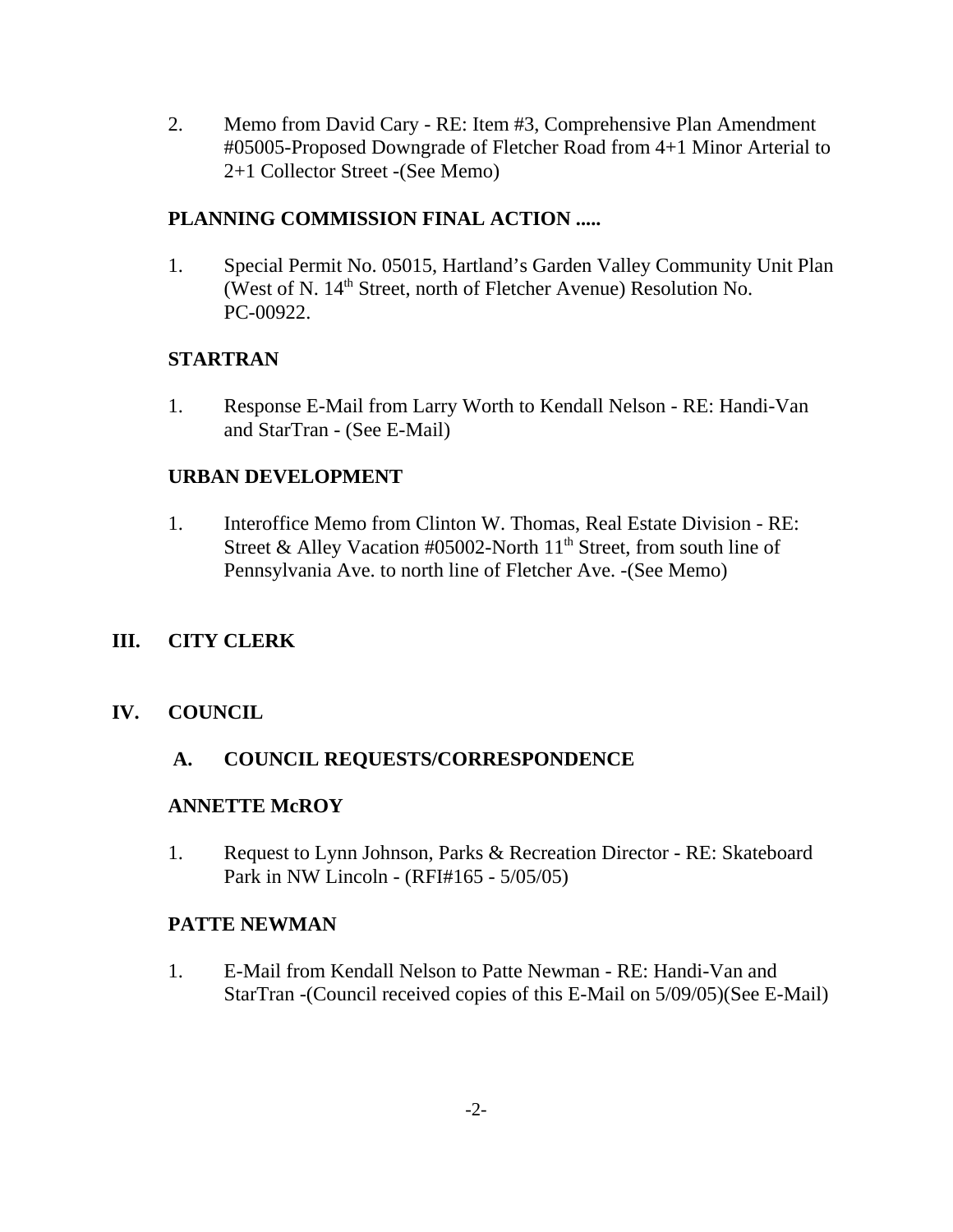## **TERRY WERNER**

1. Request to Personnel Department - RE: 'M' class employees - (RFI#143 - 5/02/05)

## **V. MISCELLANEOUS**

- 1. E-Mail from Carol Brown RE: 3900 Industrial Avenue There seems to be a recycling operation of sorts at this location, they seem to be grinding up some sort of construction and road debris -(Original E-Mail with pictures attached forwarded to Council members)(See E-Mail)
- 2. E-Mail from Carol Brown with response from Bruce Dart, Health Director RE: 3900 Industrial Avenue-recycling operation -(See E-Mail)
- 3. E-Mail from Kathleen Genaw RE: Support for North Hills Comp Plan Amendment #05005 -(See E-Mail)
- 4. E-Mail from Carol Brown with response from Nancy Clark, REHS, Waste Section Supervisor, Environmental Public Health Division - RE: 3900 Industrial Avenue-recycling operation -(See E-Mail)
- 5. E-Mail from Carol Brown with response from Rick Thorson, Health Dept. RE: 3900 Industrial Avenue-recycling operation -(See E-Mail)
- 6. E-Mail from Peter Katt RE: Tiger Beetle (See E-Mail)
- 7. 4 -E-Mail's from Julie Eilers; James Eilers; Kevin Klundt; Robert Skolnick; - RE: Support for North Hills Comp Plan Amendment -(See E-Mail's)
- 8. Letter from Lincoln Independent Business Association (LIBA) RE: At a time when city funds are very tight, LIBA would encourage the City Council and Mayor to look closely at the city's health insurance benefit program -(Council received their copies of this Letter on 5/09/05) (See Letter)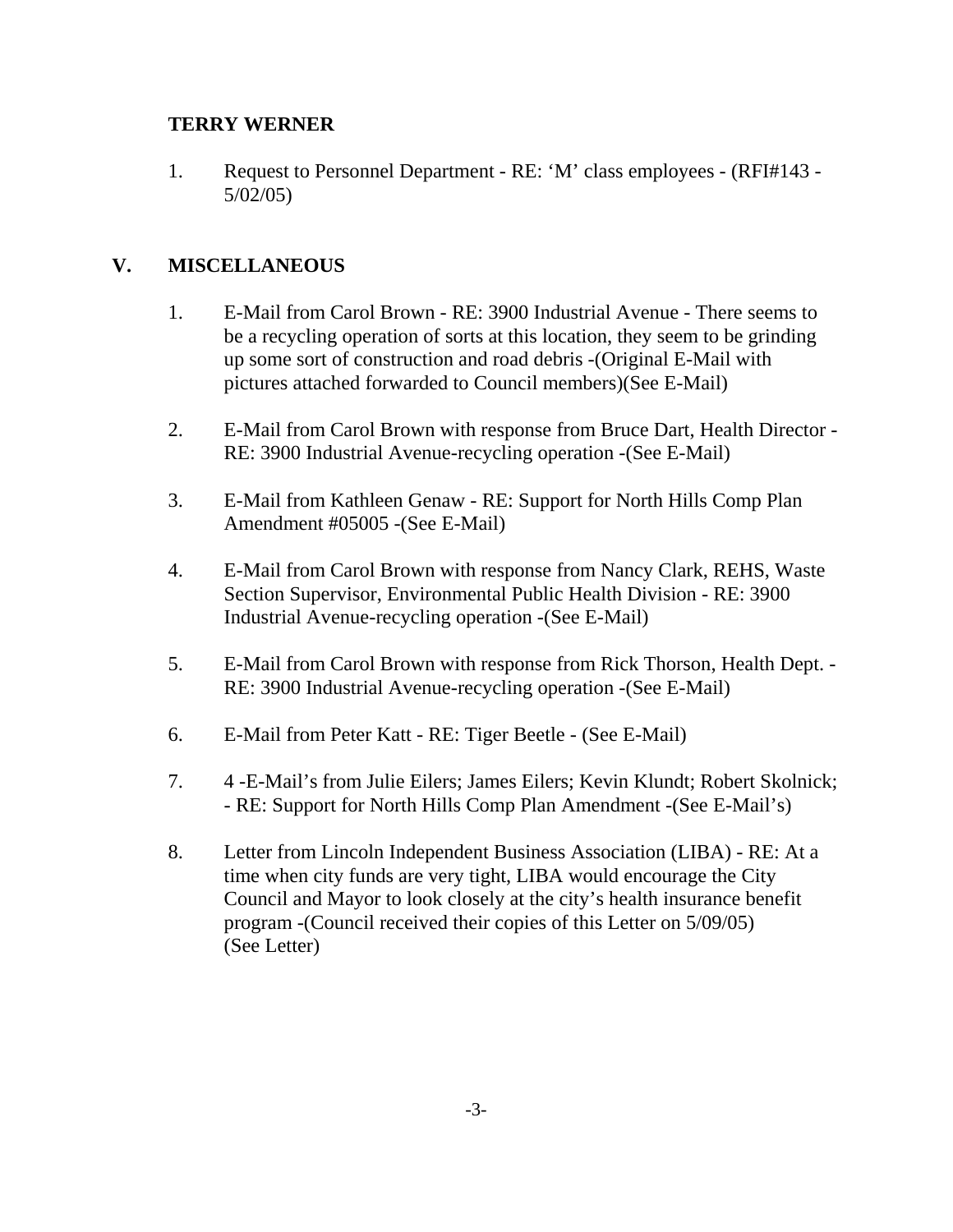- 9. E-Mail from Cora Matthes RE: Closing swimming pools -(See E-Mail)
- 10. Letter & Material from Richard Christmas RE: Space-Can the City of Lincoln approve this Law in 2005? - (See Material)
- 11. E-Mail from Amy Fisher RE: Don't Close Belmont Pool!!!-(See E-Mail)

## **VI. ADJOURNMENT**

da051605/tjg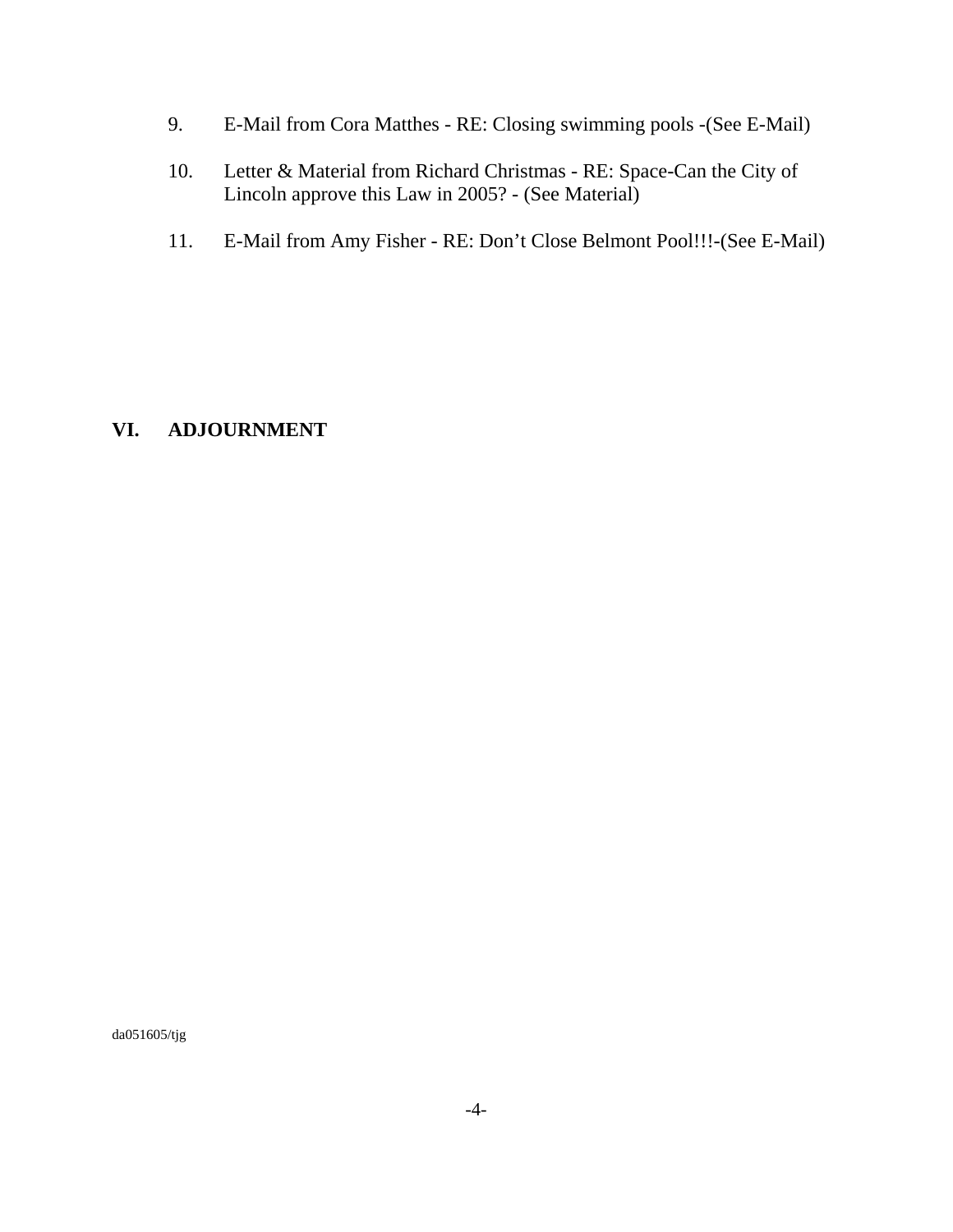### **DIRECTORS' MEETING MINUTES MONDAY, MAY 16, 2005 CONFERENCE ROOM 113**

**Council Members Present:** Terry Werner, Chair; Ken Svoboda, Vice-Chair; Patte Newman, Glenn Friendt, Jonathan Cook, Annette McRoy, Jon Camp

**Others Present:** Mayor Coleen Seng, Ann Harrell, Darl Naumann, Lin Quenzer, Mayor's Office; City Clerk, Joan Ross; Dana Roper, City Attorney; Directors and Department Heads; Tammy Grammer, City Council Staff; Newly Elected City Council Members, Robin Eschliman, Dan Marvin and Deena Winter, Lincoln Journal Star Representative.

## **I. MAYOR**

Mayor Coleen Seng stated Lin Quenzer graduated from College of Saint Mary with highest distinction so she thinks Lin (Quenzer) deserves congratulations. Everyone congratulated Ms. Quenzer.

Mayor Coleen Seng called on Directors. Marc Wullschleger (Urban Development) stated it's budget time and in their budget this year they will see again street trees from Urban Development and Parks & Recreation.

Mayor Seng said she received a couple of really nice letters from someone that had dealt with the City Clerk's Office. She gave the letters to Joan Ross, she thought they deserve to see the nice letters. City Clerk Joan Ross commented it was all Jaime (Phillips).

Mayor Seng noted Karl Fredrickson (Public Works) has some really great news for Council. [Karl Fredrickson handed out material to Council regarding the construction on 84<sup>th</sup> Street progressing South.] Karl Fredrickson stated this is their press release on 84th Street and the first map to show how residents would access areas. Mr. Fredrickson went over the press release with Council. Mr. Fredrickson stated their goal is to get this done hopefully prior to Thanksgiving. Mr. Svoboda commented all four lanes they're anticipating being opened including the two they are working on now to the north of Pioneers. Mr. Fredrickson said yes, all paving lanes, but there maybe seeding following spring and a lane closed. [Copy of Press Release on file in the City Council Office.]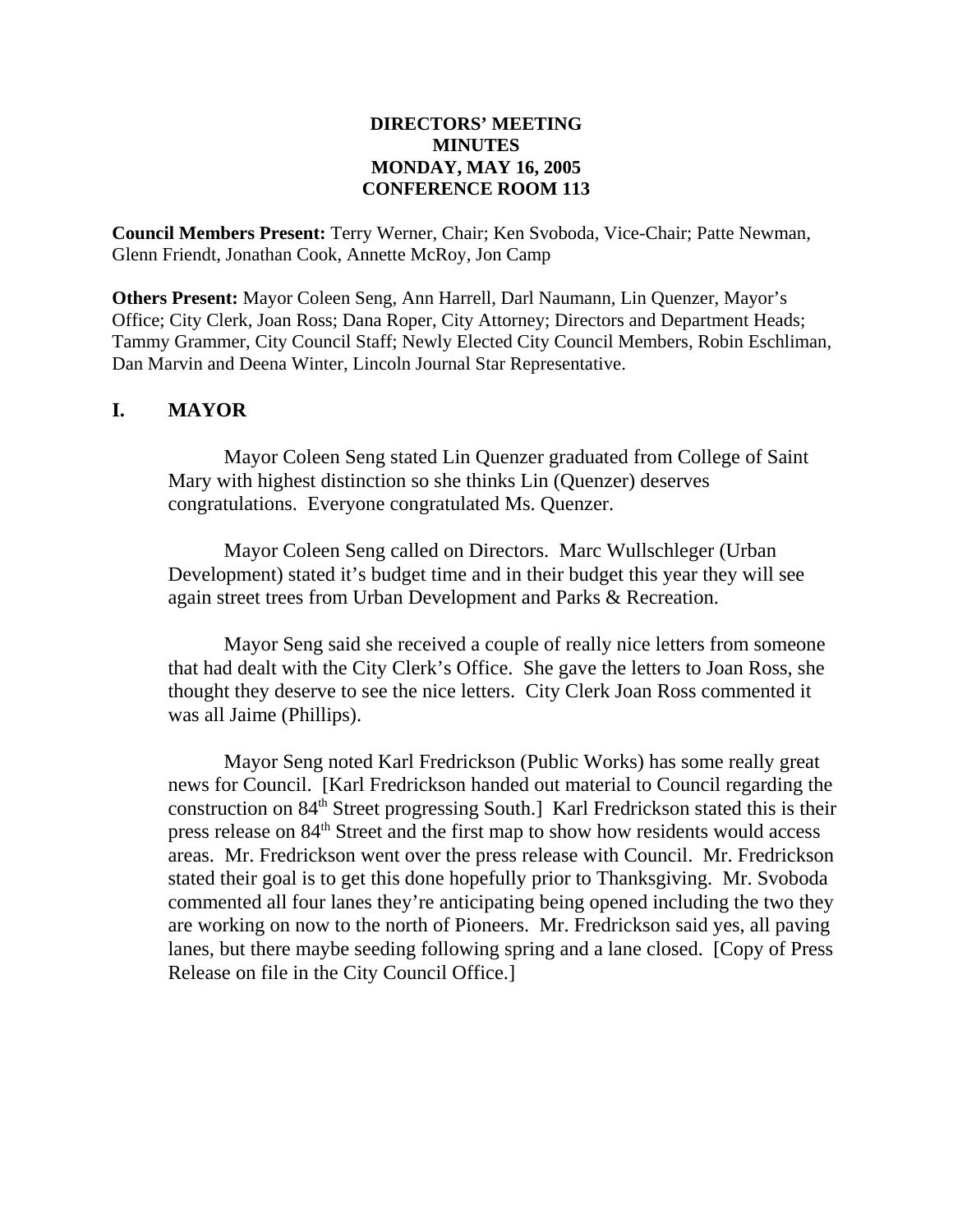Mike Merwick update Council regarding 3900 Industrial Avenue. They are working out there, they have a rock crushing plant and there is a lot of concrete and asphalt that they're recycling. The problem is they need a special permit which is going before the Planning Commission on May  $25<sup>th</sup>$ . They have a lot of people involved looking at it, the Health Department for the dust, Parks & Recreation and Public Works at floodplain issues. They are getting all the information together and will be given to Planning when the public hearing is next week they will resolve all these issues. Mr. Merwick noted they received a lot of complaints on it.

Ms. Newman questioned is there no fines for someone who moves in and starts to open up a business without having a special permit. Mr. Merwick said they can send them to the Law Department, but usually what they have tried to do and have always done in the past whether it is a business or home or anyone that violates a zoning ordinances they try to work with them to bring them in conformance. If they are not getting in conformance than they prosecute them, but they usually don't prosecute, fines are only [inaudible] by the courts so they would have to prosecute through Law and then they would go to court end from there. Ms. Newman mentioned it's right next to the bike trail and there is dust blowing all over. So, the Health Department is monitoring that and they have to wet it down so the dust is not blowing around and they have to do that until their special permit comes through. Bruce Dart said that's correct and they are going back out there this week to make sure their in compliance. Last week was so windy even though they wet it down they really don't know how well it would of worked. Ms. Newman inquired about the noise issue. Mr. Dart said right now that area is an industrial zoned area so noise is really not an issue because how they are zoned, so they haven't planned on doing any noise monitoring yet. Ms. Newman inquired about a more appropriate place for this closer to the interstate that they could relocate without problem. Mr. Merwick replied he doesn't know if there is or not, nobody has explored any of that, but that's I-1 zoning out there which is where rock crushing is permitted so they need a special permit. Ms. Newman noted she has already sent an e-mail to Marvin Krout on when is it appropriate to start talking about rezoning when a City grows around a I-1 zoning area. Mr. Krout stated he will try to layout some thoughts on it. Ms. Newman indicated she thinks it would be important when the special permit comes forward to know about what other options. Ms. McRoy inquired about the special permit, it will not come before the Council. Mr. Krout responded if the Planning Commission decision is appealed either by the applicant or by an agreed party which would not include a bicyclist on the trail, it would have to be a property owner nearby or appealed by a City Council member.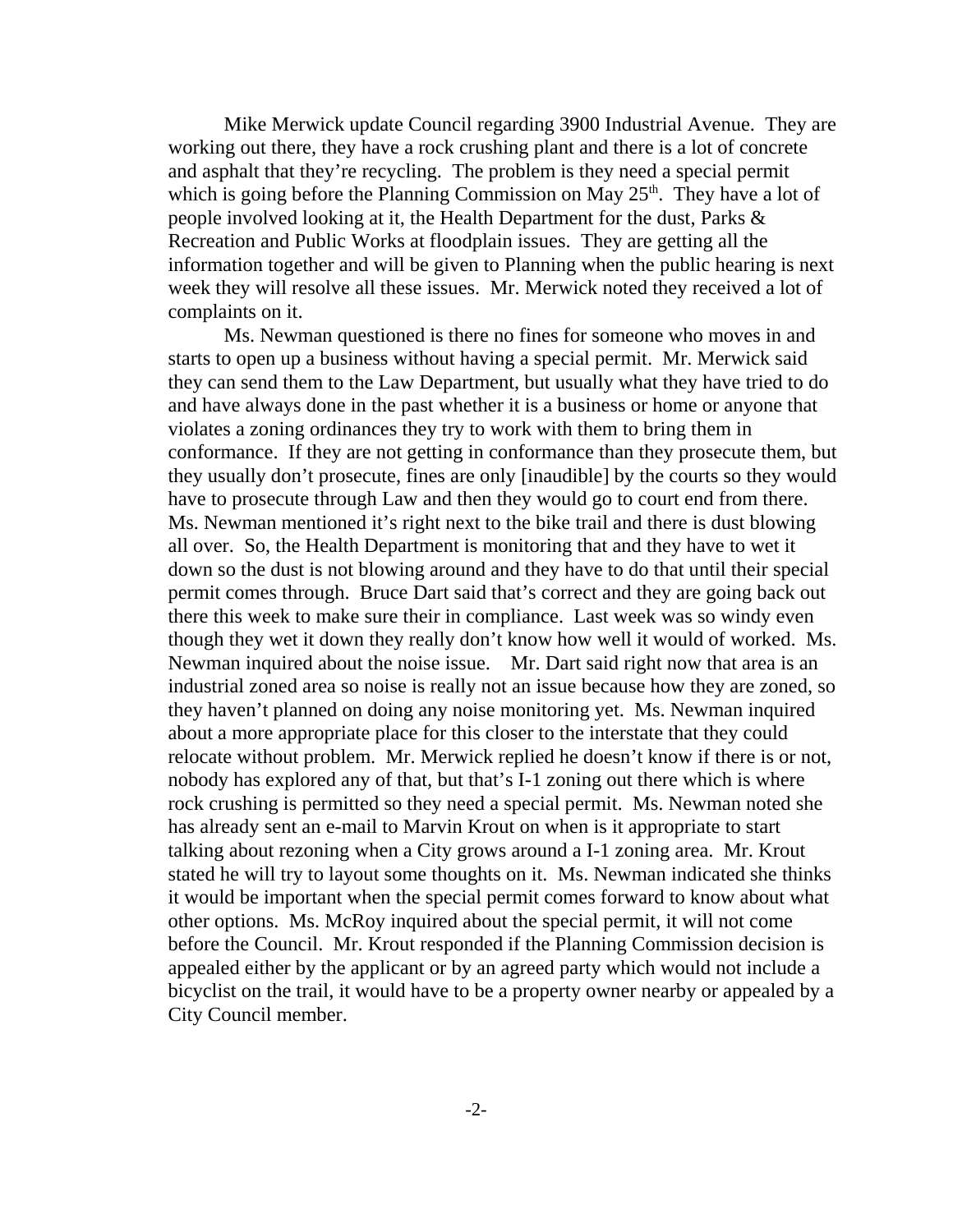Diane Gonzolas reminded Council that today is the reservation deadline for the Mayor's Arts Awards, if they did not get an invitation for some reason let her know. The event is June  $1<sup>st</sup>$  (Wednesday) and they have two City related winners Carol Connor is the recipient of the Literary Heritage Award and the Lincoln Mall Renovation won the Urban Design Awards.

Police Assistant Chief Jim Peschong stated to Council at Noon there is a ceremony out in front of the Hall of Justice for fallen officers. Mr. Werner stated they all plan to be there and 'thanked' him for mentioning it.

- 1. NEWS RELEASE RE: Mayor Presents April Award Of Excellence. NO COMMENTS
- 2. NEWS RELEASE RE: Seng Announces Federal Grant To Help With  $48<sup>th</sup>$ and "O" Redevelopment. — NO COMMENTS
- 3. NEWS RELEASE RE: \*NEW INFORMATION\* 14th Street To Close North Of Court Street. — NO COMMENTS
- 4. Washington Report May 6, 2005. NO COMMENTS

### **II. DIRECTORS - NO FURTHER COMMENTS**

### **FINANCE**

1. Material from Don Herz - RE: The monthly EMS Reports through April 30, 2005. — NO COMMENTS

## **HEALTH**

- 1. NEWS RELEASE RE: "A" For Lincoln's Air. NO COMMENTS
- 2. NEWS RELEASE RE: Pfizer Inc. To Host Household Hazardous Waste Collection And Latex Paint Exchange -Free Latex Paint. — NO **COMMENTS**
- 3. Department Report April 2005. NO COMMENTS
- 4. NEWS RELEASE RE: Springboard To Good Health. NO COMMENTS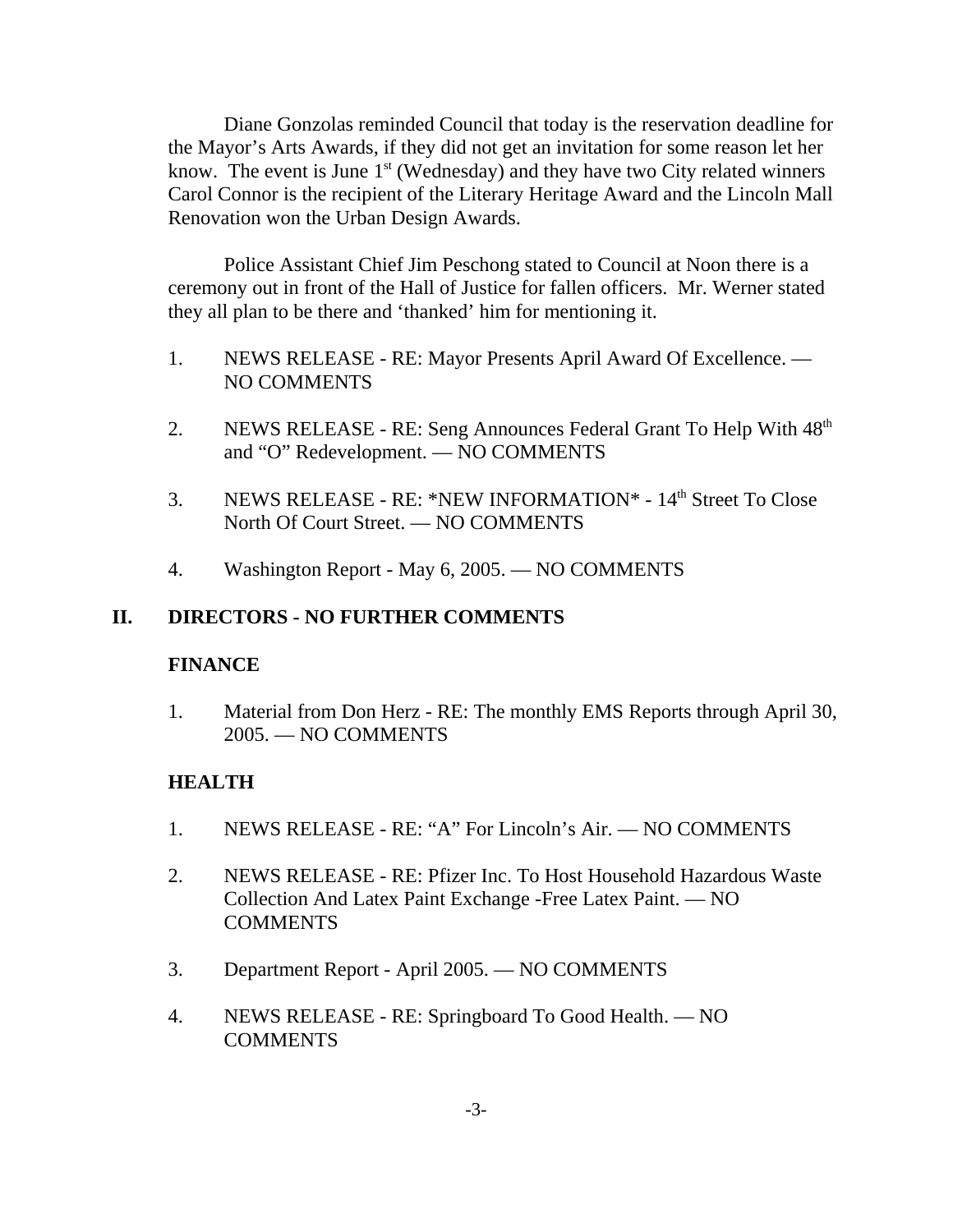### **PLANNING**

- 1. Response E-Mail from Marvin Krout to Ms. Fangmeyer RE: Hartland's Garden Valley Community Unit Plan. — NO COMMENTS
- 2. Memo from David Cary RE: Item #3, Comprehensive Plan Amendment #05005-Proposed Downgrade of Fletcher Road from 4+1 Minor Arterial to 2+1 Collector Street. — NO COMMENTS

#### **PLANNING COMMISSION FINAL ACTION .....**

1. Special Permit No. 05015, Hartland's Garden Valley Community Unit Plan (West of N.  $14<sup>th</sup>$  Street, north of Fletcher Avenue) Resolution No. PC-00922. — NO COMMENTS

#### **STARTRAN**

1. Response E-Mail from Larry Worth to Kendall Nelson - RE: Handi-Van and StarTran. — NO COMMENTS

#### **URBAN DEVELOPMENT**

1. Interoffice Memo from Clinton W. Thomas, Real Estate Division - RE: Street & Alley Vacation #05002-North  $11<sup>th</sup>$  Street, from south line of Pennsylvania Ave. to north line of Fletcher Ave. — NO COMMENTS

### **III. CITY CLERK**

City Clerk Joan Ross stated on their Agenda today, Items 1 & 2 will be called together. *[Application of Little Mexico of Lincoln, LLC, dba Little Mexico for a Class I liquor license at 5100 North 27<sup>th</sup> Street, Suites A-3, A-4, A-5.; and Manager application of Anita L. Webster for Little Mexico of Lincoln, LLC, dba Little Mexico at 5100 North 27th Street, Suites A-3, A-4, A-5.]* 

They have a pretty short public hearing and then after their adjournment they will go on to the next portion.

But, she wanted to say to Glenn (Friendt) and Terry (Werner) that she has enjoyed working with both of them. It's always interesting and sometimes challenging and always fun to meet new people and work with them and get to know their style. So, it's been great, she appreciates that opportunity to meet new people. Mr. Werner 'thanked' Joan Ross and commented the feeling is mutual, thank-you.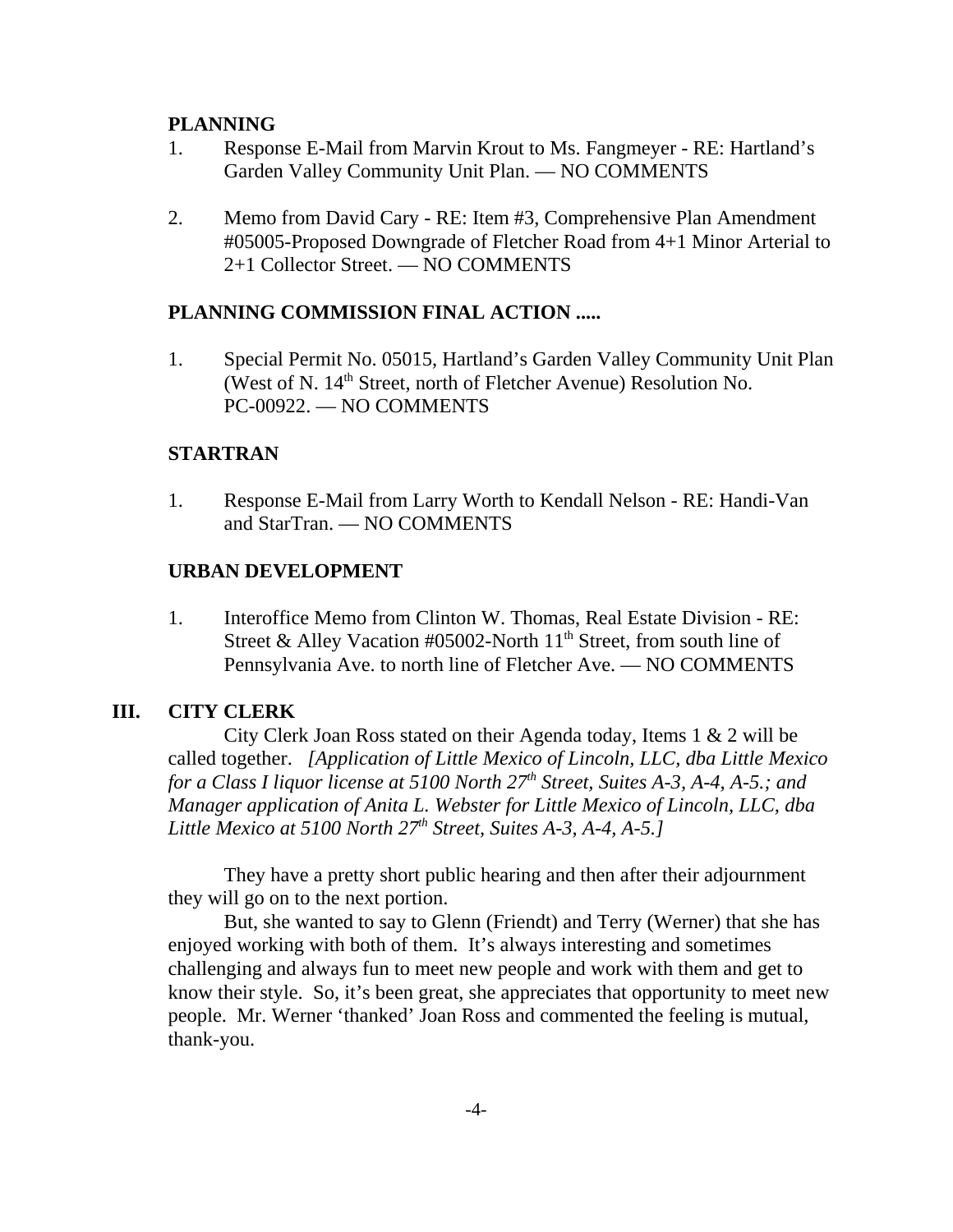### **IV. COUNCIL**

#### **A. COUNCIL REQUESTS/CORRESPONDENCE**

#### **ANNETTE McROY - NO COMMENTS**

1. Request to Lynn Johnson, Parks & Recreation Director - RE: Skateboard Park in NW Lincoln - (RFI#165 - 5/05/05). — NO COMMENTS

### **JON CAMP - NO COMMENTS**

#### **KEN SVOBODA - NO COMMENTS**

#### **PATTE NEWMAN - NO COMMENTS**

1. E-Mail from Kendall Nelson to Patte Newman - RE: Handi-Van and StarTran -(Council received copies of this E-Mail on 5/09/05). — NO **COMMENTS** 

#### **JONATHAN COOK -**

Mr. Cook stated he would like to speak with Mike Merwick after the Directors' Meeting today.

#### **GLENN FRIENDT -**

Mr. Friendt stated he wants to extend his personal thank-you to all the Directors and staff of the City for the past four years the opportunity to work with them. He appreciates their professionalism and talents they bring to the City, it wouldn't be the same without it and he'll miss that, thanks.

#### **TERRY WERNER -**

Mr. Werner stated he would like to express the same, it's been a honor to work with all of them and the City staff often gets bashed and they shouldn't. They're lucky to have quality people they have in this community, so thank-you.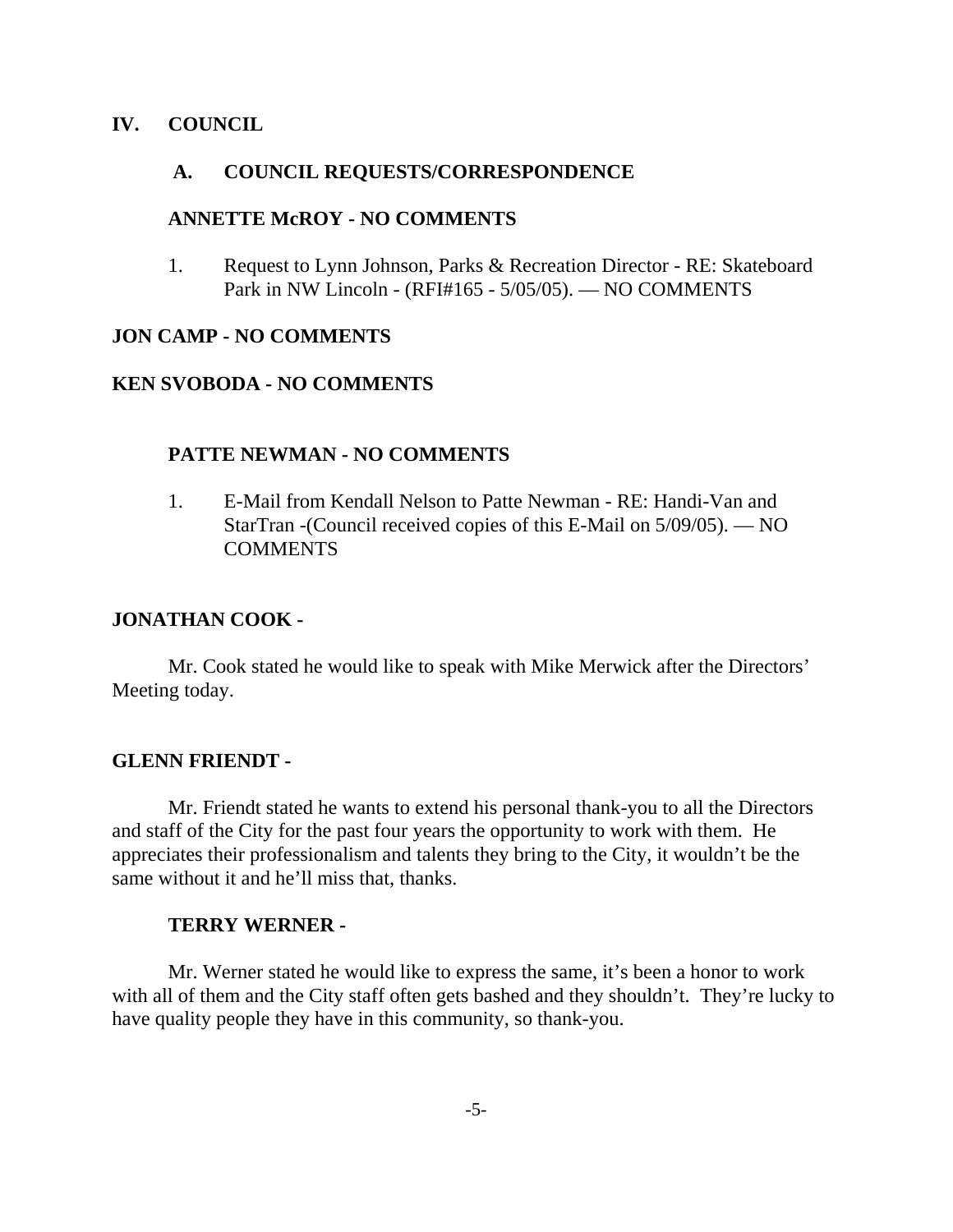1. Request to Personnel Department - RE: 'M' class employees - (RFI#143 - 5/02/05). — NO COMMENTS

# **V. MISCELLANEOUS**

- 1. E-Mail from Carol Brown RE: 3900 Industrial Avenue There seems to be a recycling operation of sorts at this location, they seem to be grinding up some sort of construction and road debris -(Original E-Mail with pictures attached forwarded to Council members).— NO COMMENTS
- 2. E-Mail from Carol Brown with response from Bruce Dart, Health Director RE: 3900 Industrial Avenue-recycling operation. — NO COMMENTS
- 3. E-Mail from Kathleen Genaw RE: Support for North Hills Comp Plan Amendment #05005. — NO COMMENTS
- 4. E-Mail from Carol Brown with response from Nancy Clark, REHS, Waste Section Supervisor, Environmental Public Health Division - RE: 3900 Industrial Avenue-recycling operation. — NO COMMENTS
- 5. E-Mail from Carol Brown with response from Rick Thorson, Health Dept. RE: 3900 Industrial Avenue-recycling operation. — NO COMMENTS
- 6. E-Mail from Peter Katt RE: Tiger Beetle. NO COMMENTS
- 7. 4 -E-Mail's from Julie Eilers; James Eilers; Kevin Klundt; Robert Skolnick; - RE: Support for North Hills Comp Plan Amendment. — NO **COMMENTS**
- 8. Letter from Lincoln Independent Business Association (LIBA) RE: At a time when city funds are very tight, LIBA would encourage the City Council and Mayor to look closely at the city's health insurance benefit program -(Council received their copies of this Letter on 5/09/05). — NO **COMMENTS**
- 9. E-Mail from Cora Matthes RE: Closing swimming pools. NO **COMMENTS**